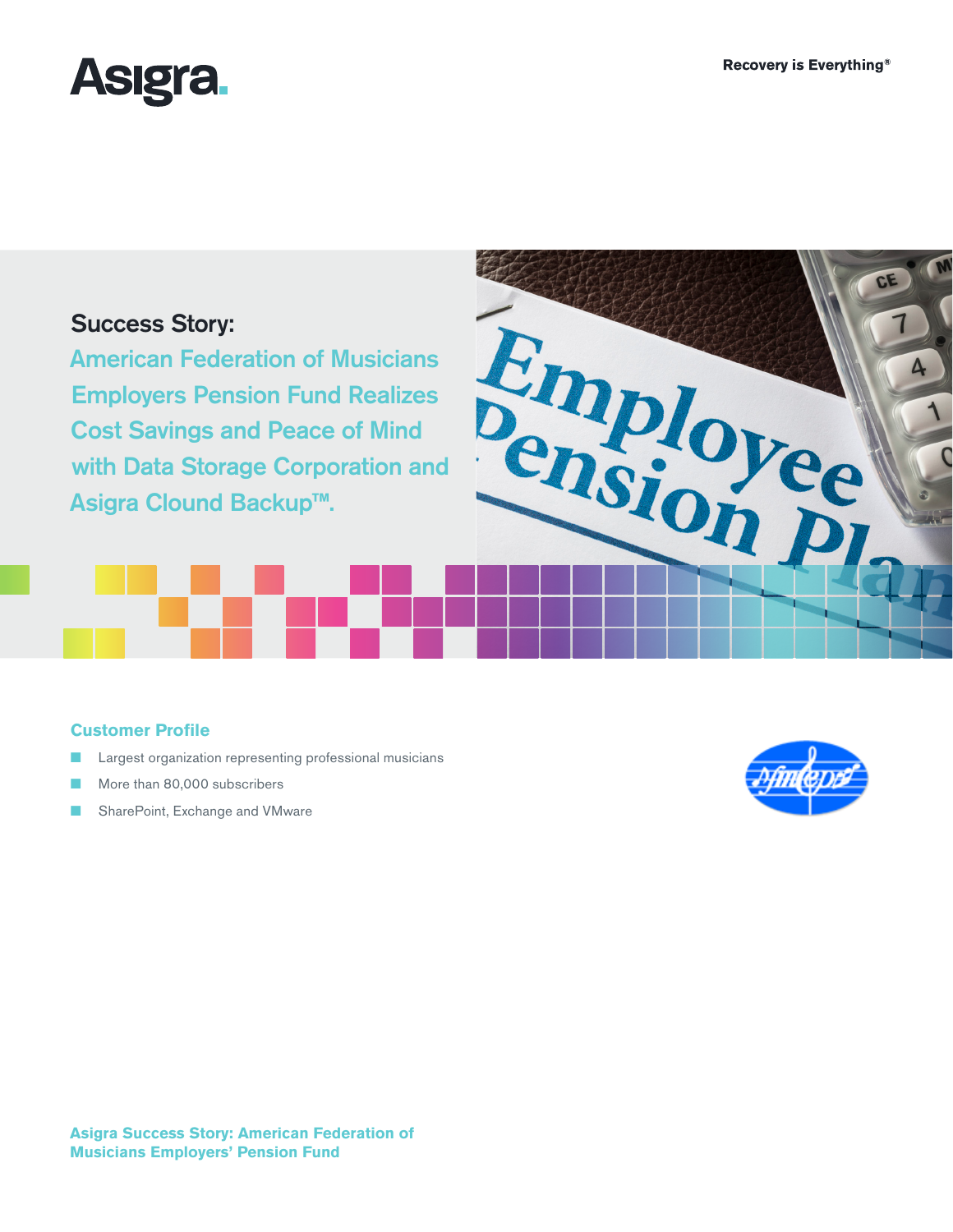

## **Organizational Background**

The American Federation of Musicians of the United States and Canada is the largest organization in the world representing the interests of professional musicians. Whether negotiating fair agreements, protecting ownership of recorded music, securing benefits such as health care and pension, or lobbying to legislators, the AFM is committed to raising industry standards and placing the professional musician in the foreground of the cultural landscape.

Data Storage Corporation was selected by the American Federation of Musicians Employers' Pension Fund (AFM&E Pension Fund), headquartered in New York City, to provide backup and recovery solutions to ensure business continuity.

## **Challenges**

The AFM&E Pension Fund has some unique information needs. While the organization is small, there are more than 80,000 subscribers that often need access to records that go back 40 years.

These subscribers are professional musicians from the U.S. and Canada that retire after working for decades for hundreds of employers and have paystubs that contribute to the pension fund from every employer. These paystubs and the contributions to their pensions need to be recorded and available.

Guy Sanfilippo, CTO, AFM&E, explained that there were decades of microfilm and microfiche files in addition to all the newer electronic files. In the mid 1990s, he began using imaging and workflow and all the data was digitized, stored and entered into one master database.

With the mass amounts, over 2.8 TB, of information stored in this one database to run AFM&E Pension Fund's operations, its core systems were protected and fairly easy to recover upon failure, loss of data or a full DR scenario. Using tape backup methods in the past, backup and recovery had been quite time consuming and the organization's RTO and RPO requirements were not being met. A change needed to be made.

## **Selecting a DR Partner**

AFM&E Pension Fund selected Data Storage Corporation's managed offsite SafeData Vault and SafeData DR solutions, powered by Asigra, as well as Data Storage Corporation professional services for network upgrades and data, SharePoint, Exchange and VMware infrastructure implementation and management.

Since 2001, Data Storage Corporation has been providing efficient, cost-effective and transformational cloud backup and recovery solutions that align the value of data with the cost of protecting it.

#### **The Current IT Environment**

In AFM&E Pension Fund's core network there is a mix of systems and networking gear from Cisco, HP, Dell, Checkpoint and Stonesoft on the hardware side to MS Exchange, SQL, SharePoint, document management software and many specialized systems on the software side. It has Dell Equallogic SANS (replicated to the Data Storage Corporation Westbury NY Data Center) and mostly physical servers running specialized Pension Fund applications (mostly Windowsbased, some Linux servers). Currently, Data Storage Corporation's solutions

"Data Storage Corporation allowed us to evaluate the Asigra powered solution and they provided detailed data reports and a great explanation of all the Asigra Cloud Backup**™** benefits and services; from being agentless software to providing features such as LAN discovery, de-duplication, compression, encryption, continuous data protection, incremental forever technology, near metal restores and a local storage option for fast recovery (LAN speeds). These features/ benefits, along with Data Storage Corporation having multiple data centers and providing replication of our Dell SAN, as well as working with us on converting physical servers to virtual (using VMware) and showing how easily the Asigra solution works in virtual environments was a very compelling proposal and made our choice simple… Data Storage Corporation and Asigra was the solution for us."

-Guy Sanfilippo, CTO of AFM&E Pension Fund